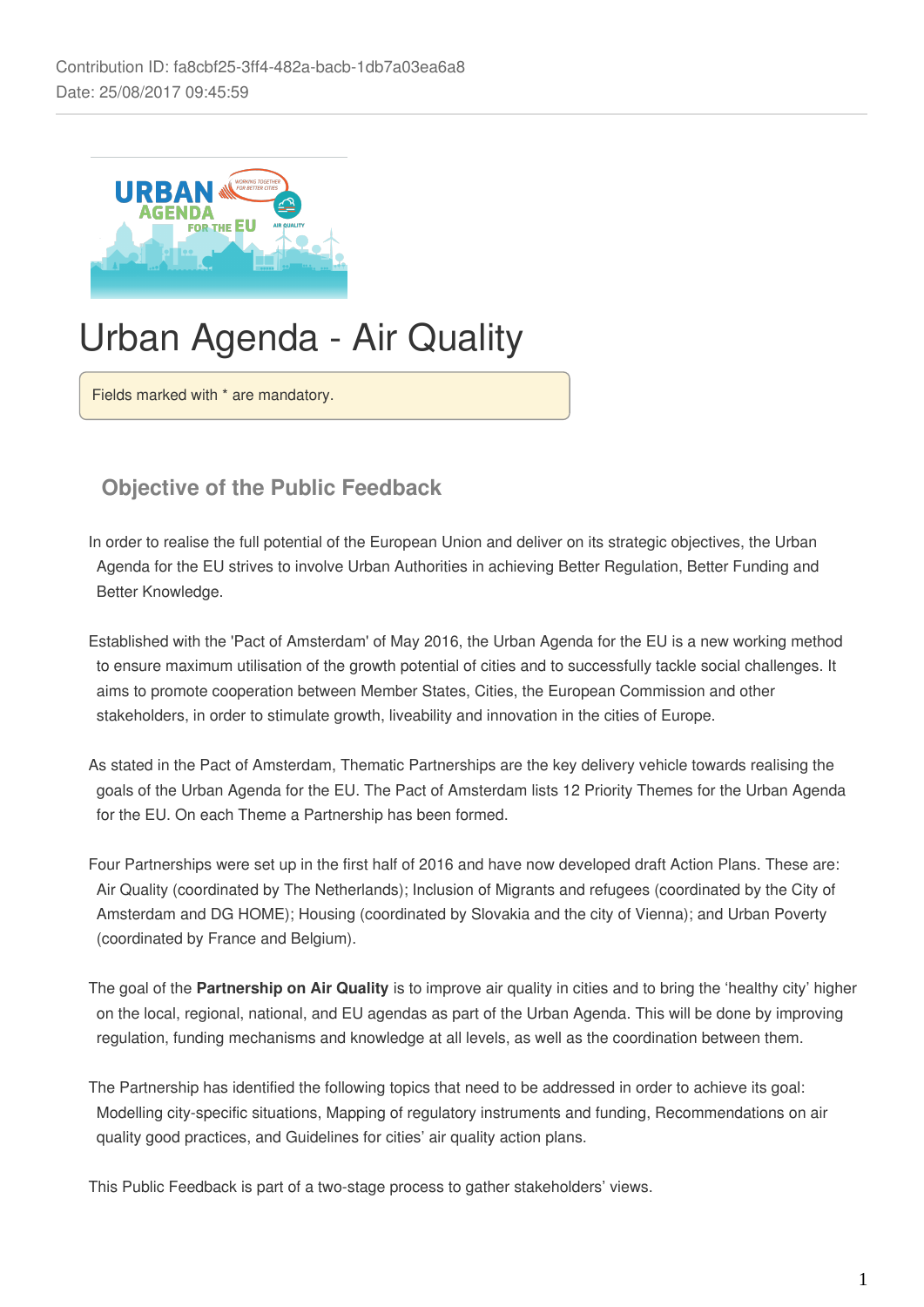This is the first stage and focuses on the relevance of the findings of the Partnership on Air Quality, upon which the Partners are working to formulate an Action Plan.

The second stage will be in September, again on Futurium, with another survey to gather stakeholders' inputs on actions and recommendations.

The work of the Partnership would greatly benefit from the insights of relevant stakeholders, who have the opportunity to contribute to the identification of priority issues in the area of air quality, as well as to the formulation of future actions and recommendations.

The results of this online Public Feedback will be taken into consideration by the Partnership on Air Quality for the preparation of an Action Plan, which will be presented on 26 October 2017 to the DG meeting on Urban Matters (Directorate-Generals responsible for urban matters in their Member States, the European Commission, the Committee of the Regions, CEMR and EUROCITIES).

The individual contributions to this Public Feedback will not be published on the Internet.

At the beginning of the questionnaire, you will be able to choose between providing your personal details or submitting your contribution anonymously.

#### THANK YOU IN ADVANCE FOR YOUR COLLABORATION!

### **Target group(s)**

Contributions are sought from individuals and national authorities, intergovernmental and non-governmental organisations, social partners and civil society, academic institutions, financial institutions, international organisations, EU Institutions and Agencies, based in EU Member States or third countries.

### **Period of the online Public Feedback**

From 17/07/2017 to 25/08/2017

#### **How to submit your feedback**

You can contribute to this Public Feedback by filling out the online questionnaire, available hereafter.

You may find it useful to **refer to the background document**s which are published alongside this consultation.

**Individual contributions to this Public Feedback will not be published on the Internet.** Answers to the online questionnaire will be taken into account by the Partnership as input to a revised version of the Action Plan, which will be published on Futurium before the end of 2017.

#### **Replies may preferably be submitted in English.**

#### **Reference documents and websites**

Background Paper to the Public Feedback to the Partnership on Air Quality Pact of Amsterdam Futurium – section dedicated to the Partnership on Air Quality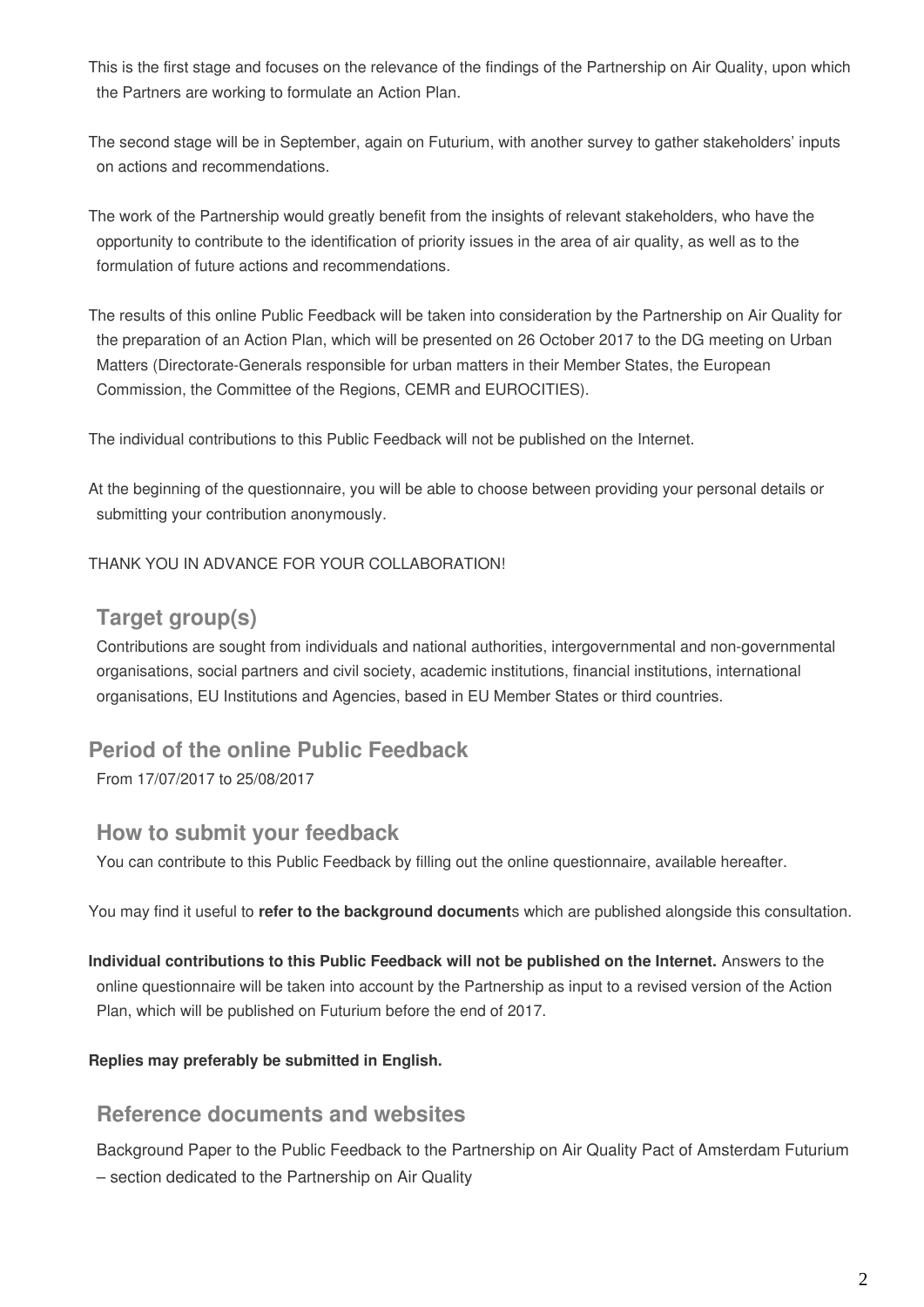## **Disclaimer**

The information and views contained in the online Public Feedback are those of the Partnership and do not reflect the official opinion of the European Commission. The Commission does not guarantee the accuracy of the information contained therein. Neither the Commission nor any person acting on the Commission's behalf may be held responsible for the content and the use which may be made of the information contained therein.

### **Contact details**

Secretariat of the Urban Agenda, Communication team E-mail: UA.communication@ecorys.com

- **\*** 1. Are you responding as an individual:
	- Yes
	- $\odot$  No
- **\*** 2. Are you responding on behalf of an organisation:
	- **O** Yes
	- $\odot$  No
- **\*** 2.a. Are you a public, private or non-governmental organisation?
	- <sup>O</sup> Public
	- C Private
	- C NGO
	- $\circ$  Other

Please specify the level of your public organisation

- **V** Local
- Regional
- **National**
- $\Box$  EU
- $\Box$  International
- **\***Please specify

```
Joined Associations of the local authorities of Bavaria, Baden-Württemberg and 
Saxony
```
- **\*** 2.b. In which country is your organisation based?
	- C Austria
	- **Belgium**
	- C Bulgaria
	- Croatia
	- Cyprus
	- Czech Republic
	- **O** Denmark
	- C Estonia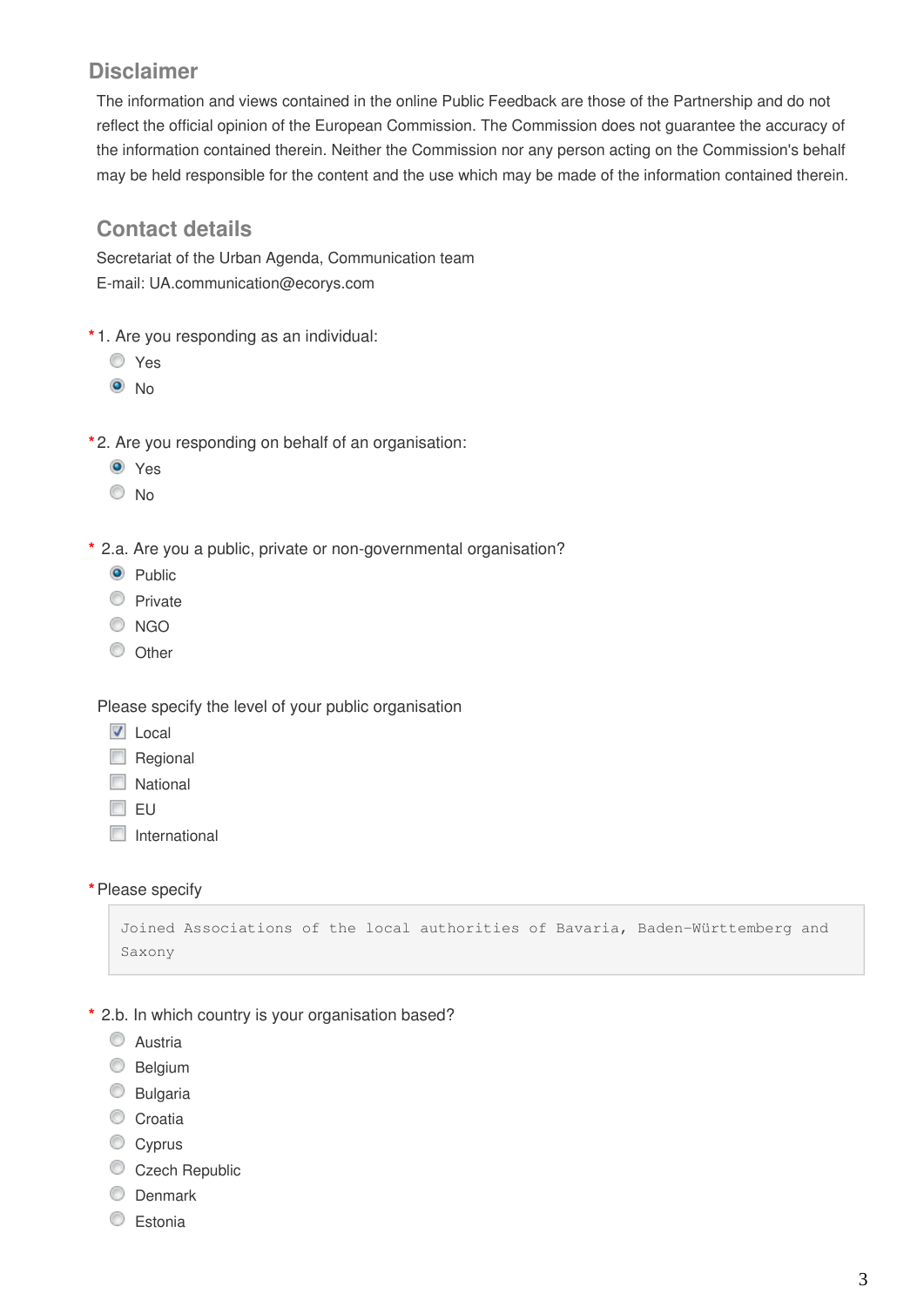- **C** Finland
- **E**rance
- **G** Germany
- C Greece
- **Hungary**
- **O** Ireland
- $\circ$  Italy
- **C** Latvia
- **C** Lithuania
- **C** Luxembourg
- C Malta
- **Netherlands**
- C Poland
- **Portugal**
- C Romania
- Slovak Republic
- **Slovenia**
- Spain
- **Sweden**
- United Kingdom
- $\circ$  Other
- 3. Name, surname and position of the respondent (this information will be kept strictly confidential)

Maximilian Klein, Deputy Head of Office

4. Name of the institution (if applicable - this information will be kept strictly confidential)

Joined european offices of the local authorities of Bavaria, Baden-Württemberg and Saxony

5. Email (this information will be kept strictly confidential)

maximilian.klein@ebbk.de

# **THEME 1 : Better Regulation**

The findings generally point at actions to improve regulation. However, most findings could also point at actions aimed at improving the implementation of regulations at European, national and city level. The following chart shows that any action on local, national or European level should be complemented by measures on other levels. It shows the relative improvement of health due to measures on different levels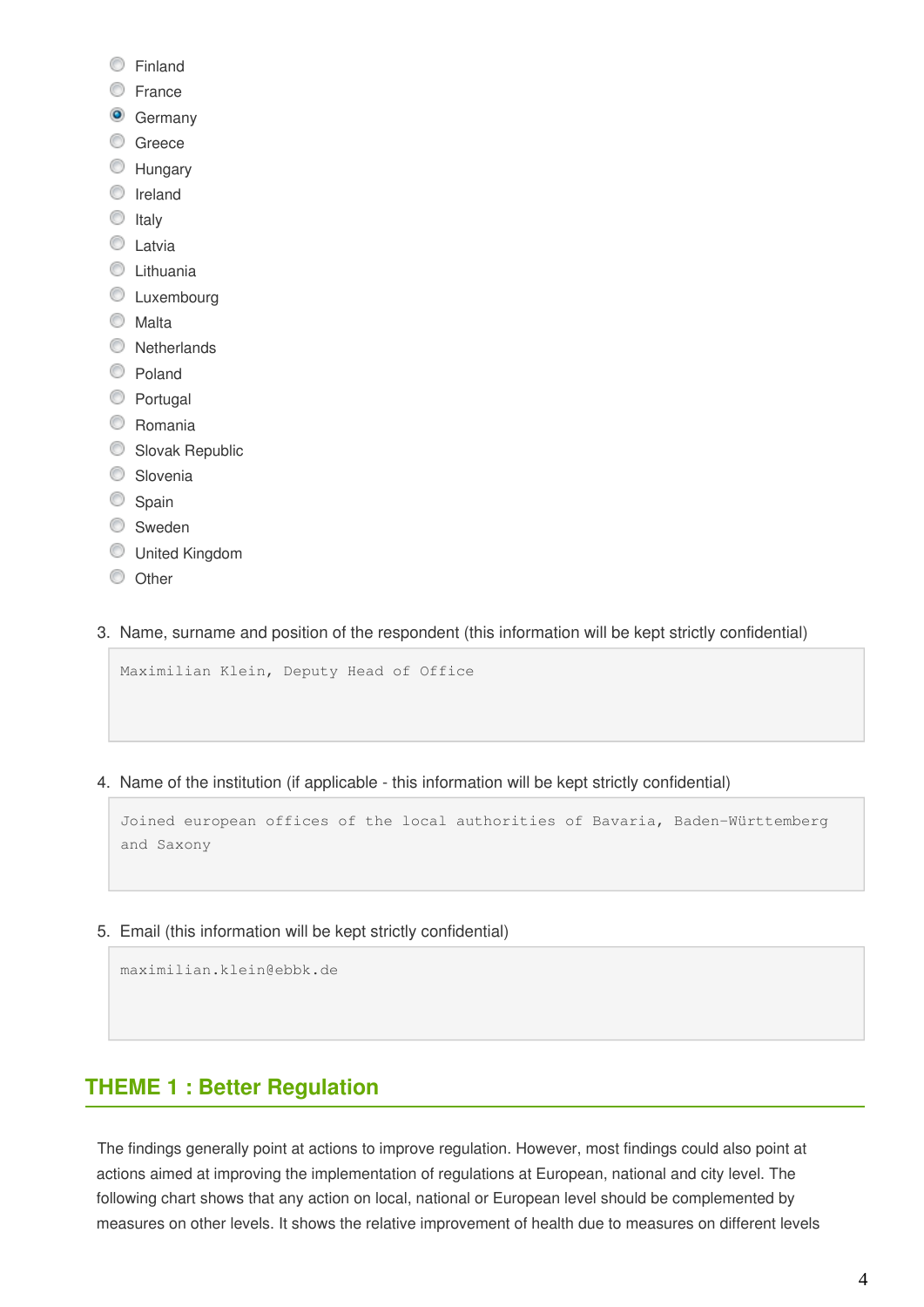(FUA=functional urban area). It also shows the differences between cities due to their size and geographical location.



### **Establishment and implementation of air quality legislation**

- 1. It was assessed that there should be a **much stronger and systematic dialogue between Cities and National/Regional authorities**; frameworks for some useful/effective measures could be established or strengthened, as well as coordination mechanisms with neighbouring regions to reduce sources outside the city or region. These could be regulatory measures or introduced as good practices.
- 2. The way in which the **monitoring and assessment requirements** of the Ambient Air Quality Directive, 2008/50/EC, are interpreted can make a significant difference to the size of the air quality problem to be addressed. This in turn plays into local decisions on priorities and public funding. However, this issue has not been extensively researched and so it is not clear to which extent different interpretations of the Directive would impose different requirements on urban authorities across the Union.
- 3. There is a **lack of regulations to enforce and support the adoptions of cities Air Quality Action Plans in the view of 'citizens' health' protection**, considering cities as 'hot spot' areas for exposure and the percentage of the urban population exposed to air pollutant concentrations above EU and WHO reference thresholds.
- 4. There is a **lack of tools for checking of content and quality of Air Quality Action Plans submitted within e-reporting**, which are drafted in national language. There is also a lack of quality assurance (impact) of local air quality plans by national governments.
- 5. Action on air quality at local level requires **local leadership, knowledge, capacity and resources to invest**. However, such action can also be incentivised, undermined, or blocked, by policy and legislative structures set up at local, national or regional level. For example, the introduction of urban low emission zones in Germany is subject to local level decision making. However, all German low emission zones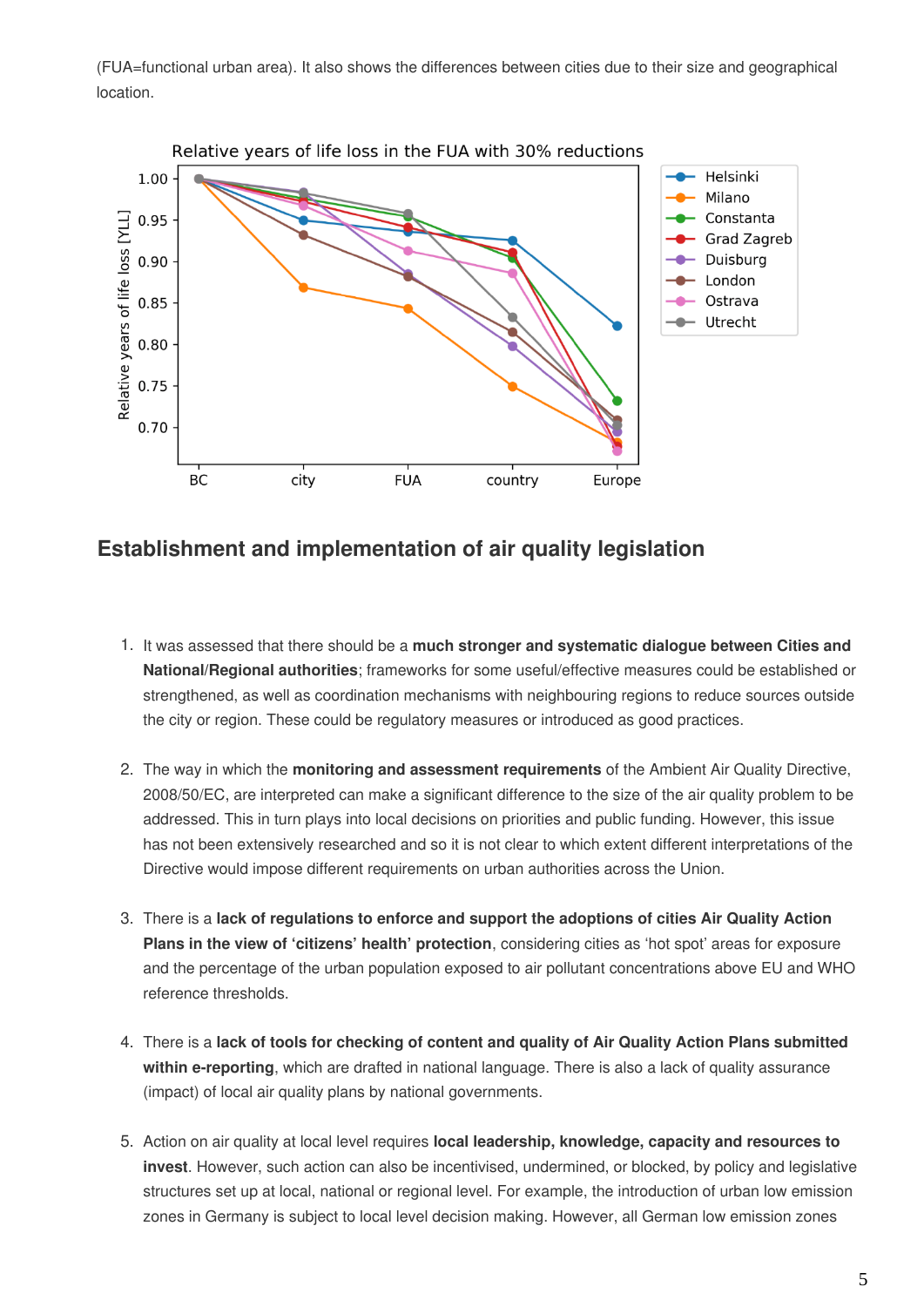follow a common structure and format, a structure set up by the Federal Government. It could be suggested that the lack of such a framework in, for example, the UK has restricted the uptake of low emission zones and those that do exist tend to follow very different patterns.

6. An important finding is that **integrated approaches combining different policy areas** can be more effective in creating healthier cities than focussing on air quality in isolation. While extending these as legal requirements may not be considered appropriate, it may be useful to explore ways to incentivise the development of national/regional integrated policy frameworks (e.g. align climate policy, mobility policy and public transport policy and air quality policy) to enable more coordinated action.

# **Control of the components of air pollution:**

- 7. Urban areas can exercise measure of control on particulate matter primary sources, such as on industry, domestic heating (only in the cases where cities have powers over these sectors) and mainly transport. Cities also emit the precursors of secondary PM and contribute to the background emissions. Many authorities have been active in promoting clean vehicles and retro-fitting Diesel Particulate Filters to older diesel buses, and such measures have been successful in controlling primary emissions from transport. However, **it is not clear to what extent these efforts are influencing the total mass of particulate matter** (and specifically PM5).
- 8. The measures identified as being taken by cities **mostly focus on road traffic**. Eastern European cities focus more on **emissions reduction from energy** (mostly heating).
- 9. There are **gaps in the regulations/policies tackling emissions from sectors like shipping, farming /agriculture, Heavy Goods Vehicles refrigeration units, heating and power (specifically biomass)**. Cities do not always have (or use) the jurisdiction and competency to develop measures to tackle agriculture/shipping emissions. But this strongly depends on the legal framework and on the ambition of the national, regional and local authorities involved. For example, using power from the shore while being in the harbour is something cities can facilitate. Furthermore, shipping measures require coordination mechanism with other harbours and even EU standards.
- 10. It was also assessed that there is a **lack of legal measures to tackle emissions at sources level** (i.e. emissions standard limit values).
- 11. **Emissions from small diesel engines used to power refrigeration units on lorries** are unregulated and represent a reason of increasing concern. Emissions from these engines are disproportionately polluting, especially within urban areas where such engines are left running even when the main engine is switched off.

1. On a scale of 1 to 5 (with 1 being the weakest and 5 the strongest), to what extent you find this issue crucial and why?

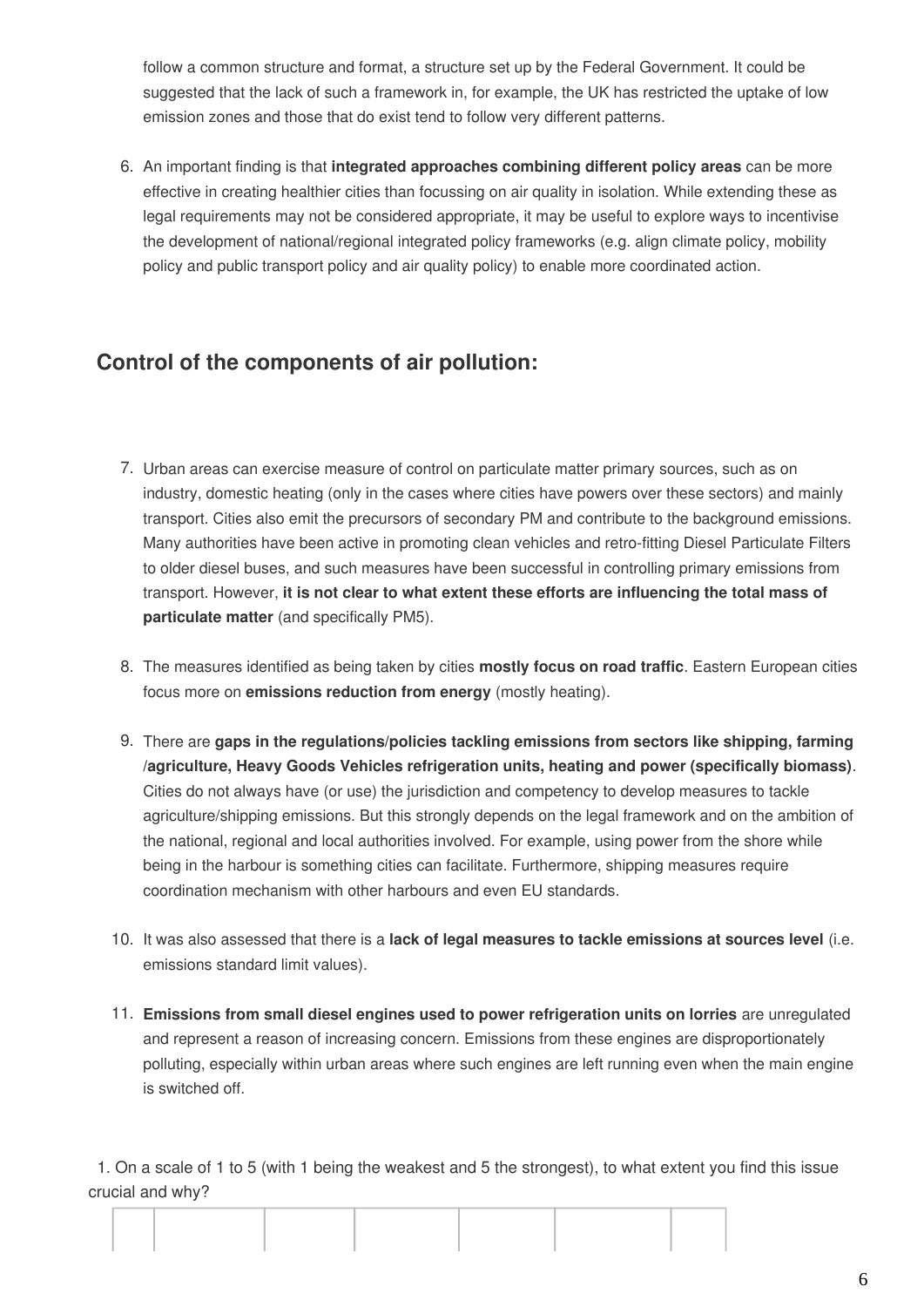|                                                                                                                                                                                                                                                                                                                                                                                                                           | $1 -$<br>Weakest | $2 -$<br>Weak | $3 -$<br>Regular | $4 -$<br>Strong | $5 -$<br>Strongest | ${\sf N}$<br>/A |
|---------------------------------------------------------------------------------------------------------------------------------------------------------------------------------------------------------------------------------------------------------------------------------------------------------------------------------------------------------------------------------------------------------------------------|------------------|---------------|------------------|-----------------|--------------------|-----------------|
| $\star$<br>A                                                                                                                                                                                                                                                                                                                                                                                                              | ⊙                | ⊙             | ⊙                | $\bullet$       | ⊙                  | ⊙               |
| $\star$<br>B                                                                                                                                                                                                                                                                                                                                                                                                              | ⊙                | 0             | $\bullet$        | 0               | ⊙                  | 0               |
| $\star$<br>$\mathsf C$                                                                                                                                                                                                                                                                                                                                                                                                    | 0                | 0             | 0                | 0               | $\bullet$          | 0               |
| $\star$<br>D                                                                                                                                                                                                                                                                                                                                                                                                              | ⊙                | 0             | 0                | $\bullet$       | 0                  | 0               |
| $\star$<br>E                                                                                                                                                                                                                                                                                                                                                                                                              | ⊙                | ⊙             | ⊙                | $\bullet$       | ⊙                  | ⊙               |
| $\star$<br>F                                                                                                                                                                                                                                                                                                                                                                                                              | 0                | 0             | 0                | 0               | $\bullet$          | 0               |
| $\star$<br>G                                                                                                                                                                                                                                                                                                                                                                                                              | 0                | 0             | 0                | $\bullet$       | 0                  | 0               |
| $\star$<br>Н                                                                                                                                                                                                                                                                                                                                                                                                              | 0                | 0             | $\bullet$        | 0               | 0                  | 0               |
| $\star$<br>$\begin{array}{c} \rule{0pt}{2ex} \rule{0pt}{2ex} \rule{0pt}{2ex} \rule{0pt}{2ex} \rule{0pt}{2ex} \rule{0pt}{2ex} \rule{0pt}{2ex} \rule{0pt}{2ex} \rule{0pt}{2ex} \rule{0pt}{2ex} \rule{0pt}{2ex} \rule{0pt}{2ex} \rule{0pt}{2ex} \rule{0pt}{2ex} \rule{0pt}{2ex} \rule{0pt}{2ex} \rule{0pt}{2ex} \rule{0pt}{2ex} \rule{0pt}{2ex} \rule{0pt}{2ex} \rule{0pt}{2ex} \rule{0pt}{2ex} \rule{0pt}{2ex} \rule{0pt}{$ | ⊙                | ⊙             | ⊙                | $\bullet$       | ⊙                  | ⊙               |
| $\star$<br>J                                                                                                                                                                                                                                                                                                                                                                                                              | 0                | ⊙             | 0                | 0               | $\bullet$          | 0               |
| $\star$<br>Κ                                                                                                                                                                                                                                                                                                                                                                                                              | 0                | $\bullet$     | 0                | 0               | 0                  | 0               |

#### **\*** 1.a. Please briefly justify your score

*1000 character(s) maximum*

- The reduction of emissions at the source should have priority. - Politics must set the framework necessary for local level to take appropriate measures. E.g. a uniform and clearly visible emission labelling for cars facilitate local air pollution management significantly.

- Safeguarding public health especially against air pollutants caused by traffic has to be prioritized.

- Air quality monitoring and assessment must not stop at district borders.

- Integrated approaches and concepts are considered especially important.

- Local measures must take into account disadvantages for market competition.

- Local measures must not cause deterioration of air quality in other regions.

- New controlling and monitoring systems have to be established to assess the performance of measures.

- The public awareness regarding the connection of air quality and health needs to be raised. Those topics are of top priority to local authorities.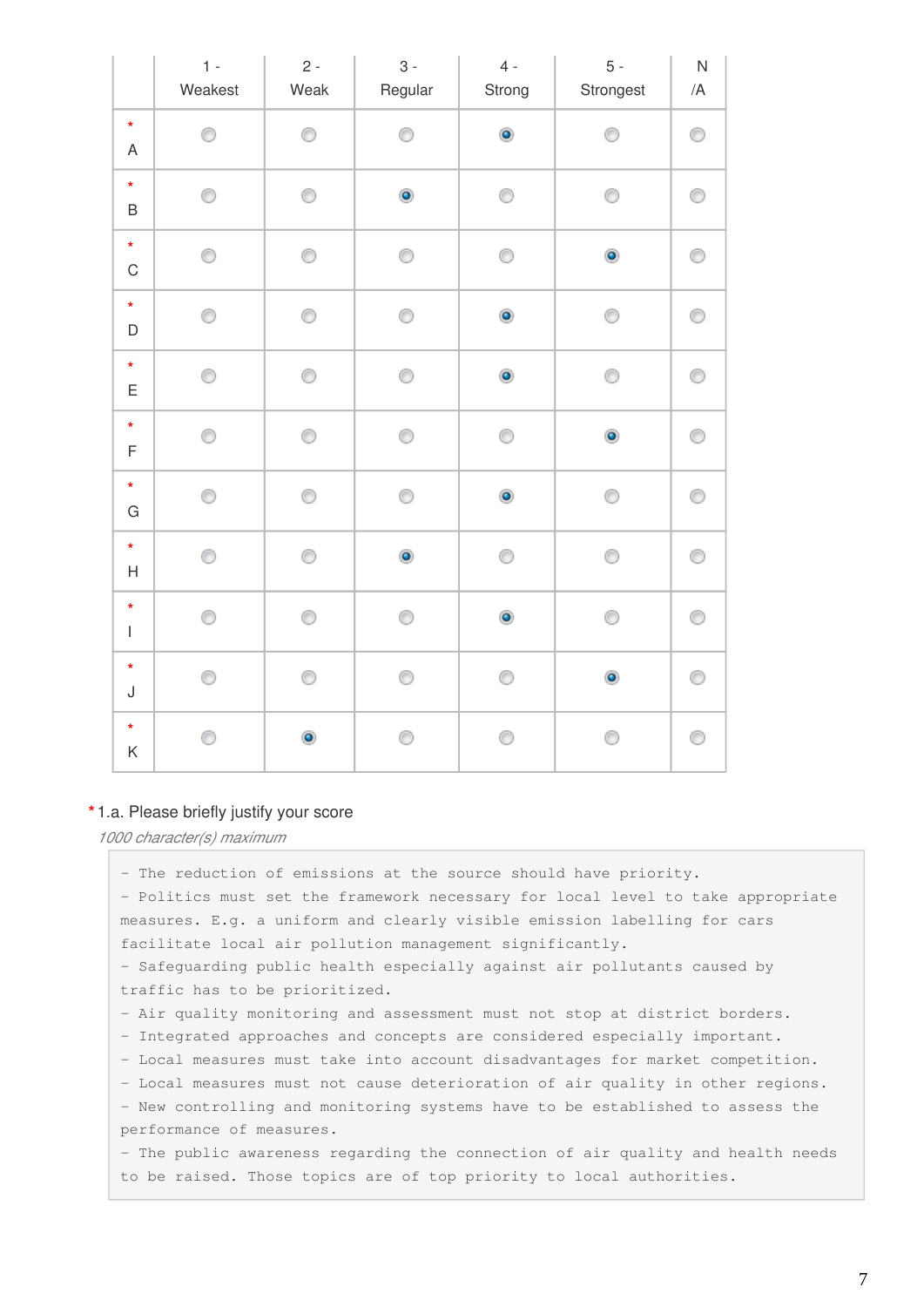**\*** 2. Is there any other issue not included in the list above that should be considered as priority?

**O** Yes

- I do not know
- No

**\*** 2.a. If yes, please explain what is/are the issue/-s that should be considered as priority.

*1000 character(s) maximum*

```
There is a conflict between the aims of preventing climate change and securing 
air quality.
For example the use of biomass for heating purposes may reduce CO2 emissions, 
but has a negative impact on air quality. 
(Furthermore the increasing use of renewable resources in energy production has 
negative side effects on food production an biodiversity)
There should be a harmonisation of the legal frameworks on air/noise pollution 
and road traffic.
```
3. According to your experience, what actions would you support to address the issues above? *1000 character(s) maximum*

- Strengthen public funding for public transport. - Give legal competence to local authorities with greater pollution issues on regulating the use of certain fuel or special filtering system. - Develop and introduce new mobility concepts to reduce dependency on private car ownership. - Tightening regulation on car emissions and effectively control real driving emissions, obligate the car manufacturers to retrofit engines asap.

#### 3.a. If you answered to question 3, please briefly indicate which actors should be involved in the implementation of the actions that you suggested.

*1000 character(s) maximum*

Political debate on a broad level, in particular regarding the role of automobile industry (e. g. active conversion of car producers to mobility service providers) and individual responsibility as consumer, traffic participant and party concerned…

EU-level: Adaption of the regulation 1370/2007 to facilitate funding for public transport.

National level: Adaption of regulations on building or emissions to allow for preventive measures prior to an excession of emission limits.

Regional level: Assign local authorities the competences to issue local decrees on emissions.

Local level: Regulate the use of certain engines/fuels/machinery that cause emissions.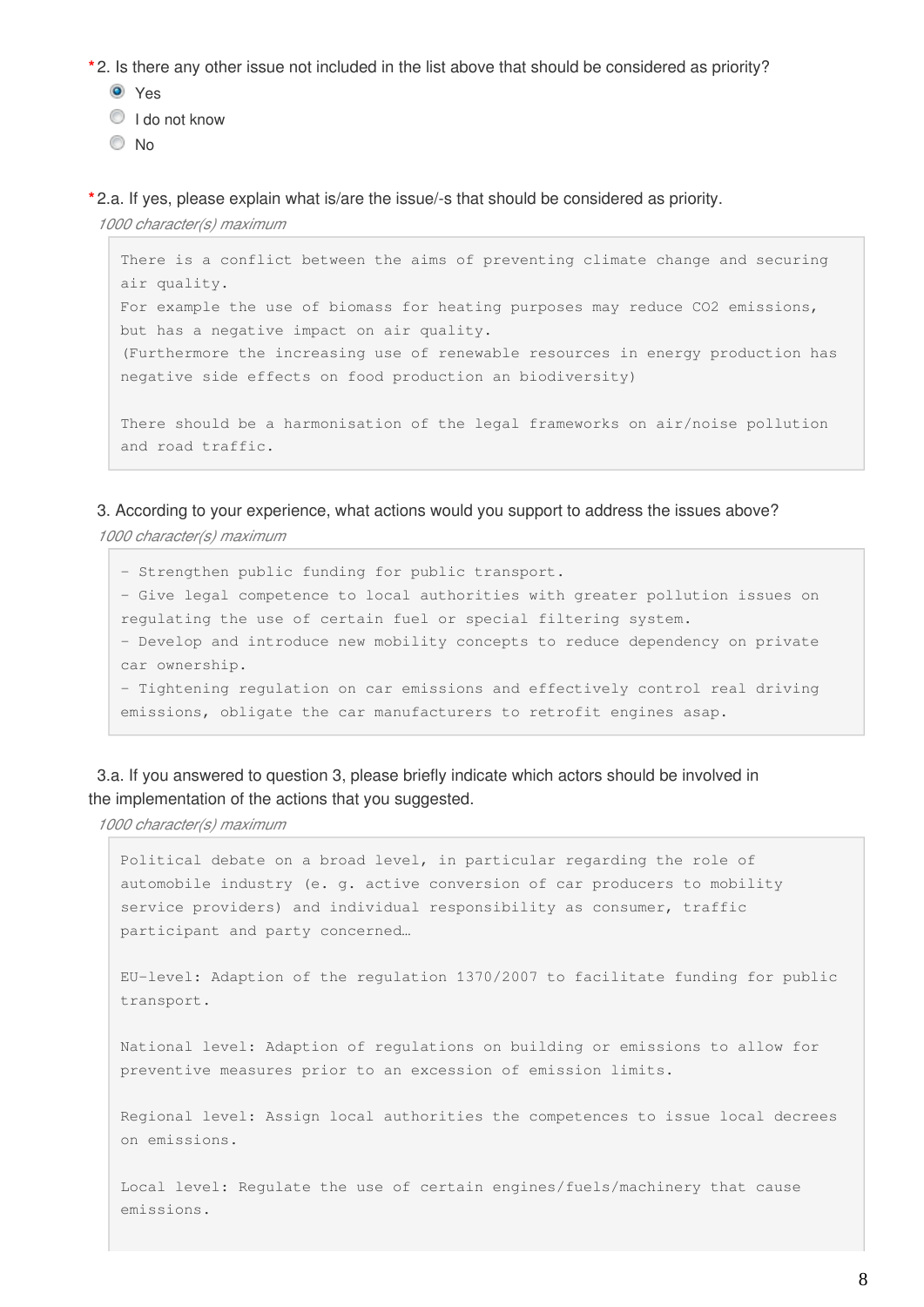Citizens: Change habits as customer/affected person.

4. Are you aware of any initiatives or documentation developed at EU, national or local level that could be relevant for addressing the issues above?

**O** Yes

<sup>1</sup> I do not know

No

#### 4a. If yes, please provide relevant details

*1000 character(s) maximum*

```
Apart from the general EU-directives/regulations, national law as well as clean 
air plans, there is e. g. a petition to demand a new regional law on emission 
for Baden-Wurttemberg on its way in Reutlingen.
```
### **THEME 2 : Better Funding**

Funding is one of the fundamental issues in adopting and implementing measures timely and effectively.

There are many projects and actions relevant for the better funding and financing for air quality measures since this goal, i.e. air quality and related polices, is usually a component of the sustainable urban development funding and financing effort, or it is meant as a side positive effect entailed by broader urban policies. Projects in this sector are substantially heterogeneous and aiming at impacting on several components of the productive, political and social assets of countries. The following issues regarding 'funding' were identified:

- 1. It was assessed that there is a **lack of availability of specific funding for Air Quality for City Administrations**, and air quality improvement could be more easily achieved as a target if it is the 'title' of funding items and not only a by-product of mobility, energy and other sectors. Although it was also stated that funding options for cities are already complex and fragmented and adding an extra fund will only contribute to this. Also, integrated funding helps with promoting integrated thinking (so e.g. assessing infrastructure projects with regard to their impact on air quality, promoting nature-based solutions, etc.).
- 2. There is a **lack of funding dedicated to areas where costs of local abatement measures for Limit Values compliance achievement are remarkable** (stronger measures and wider range of action to be taken). Lack of financial support from national governments for effective (but costly) measures, or to allow local funding of air quality projects with local pollution weighted congestion charges. This can mean that the responsible regions and national authorities have not considered it a priority in Operational Programmes or Rural Development Programmes.
- 3. There is a **limited accessibility to information on funding resources and procedures**, which is essential to acquire funding for clean air projects from European funds. However, information regarding operational programmes funded by the European Structural Investment Funds are available on the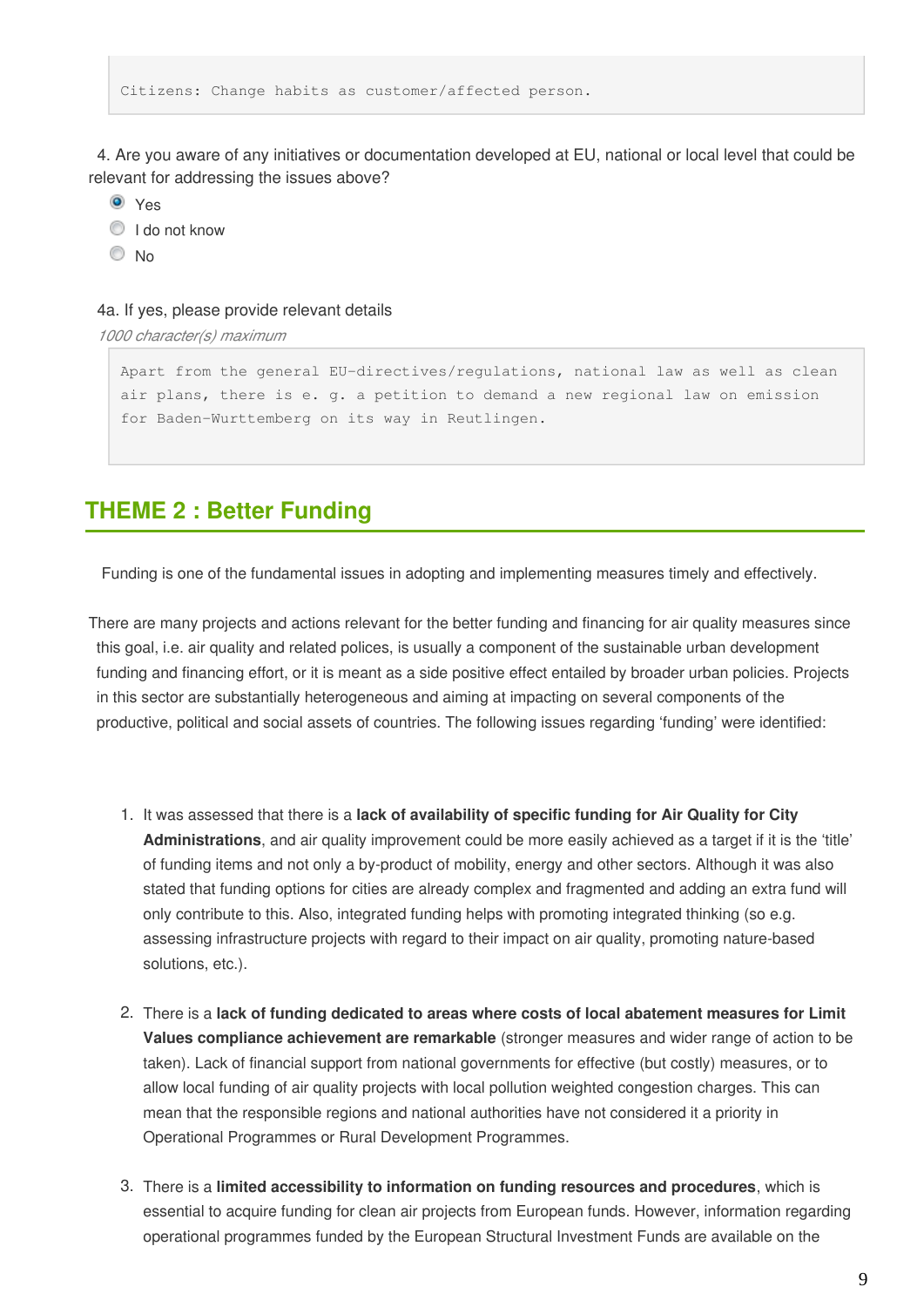website of responsible authorities of Member States and Regions. Furthermore, the Commission created a tool that gives access to data on financing and achievements under the ESI Funds 2014-2020 [1]. The platform visualises, for over 530 programmes, the latest data available (end-2015 for achievements, end-2016 for finances implemented, daily for EU payments).

- 4. There are **internal market restrictions for taxes/subsidies to promote the use of cleaner energy**.
- 5. A key component of good policy making is **ex ante assessment of the impacts of a policy on air quality and ex post evaluation to see if those impacts materialised**. It is not clear to what extent funding mechanisms have been subject to such assessment in terms of air quality benefits and, in particular, in terms of the long-term impacts on air quality. Such information would be extremely helpful to direct local and regional authorities towards the most effective funding schemes and to modify and implement such schemes. It is not within the scope of the Partnership to undertake such an evaluation but it may be possible to gather information on what has been undertaken to date and recommend further action in this area. Evaluation mechanisms though are already in use in relations to EU funds. For example, The Common Agricultural Policy schemes are regularly submitted to a periodic mandatory ex-post evaluation carried out by independent contractors, providing not only the assessment of the different functioning scheme, but also conclusions and recommendations for the European Institutions and the national Administrations. These reports are published on the website of the European Commission. The Articles in the recent National Emission Ceilings Directive 20196/2284 related to the use of EU funding and the reporting will already address a lot of these findings.

#### [1] https://cohesiondata.ec.europa.eu/

5. On a scale of 1 to 5 (with 1 being the weakest and 5 the strongest), to what extent you find this issue crucial and why?

|                           | $1 -$<br>Weakest | $2$ - $\,$<br>Weak | $3 -$<br>Regular | $4 -$<br>Strong | $5 -$<br>Strongest | ${\sf N}$<br>/A |
|---------------------------|------------------|--------------------|------------------|-----------------|--------------------|-----------------|
| $\star$<br>$\overline{A}$ | ⋒                | ⊙                  | ⋒                | $\bullet$       | ◎                  | P               |
| $\star$<br>B              | ⋒                | ∩                  | $\bullet$        | ⊙               | ⋒                  | œ               |
| $\star$<br>$\mathbf C$    | ∩                | $\bullet$          | ∩                | ⊙               | ∩                  |                 |
| $\star$<br>D              | ∩                | ⊙                  | ⋒                | $\bullet$       | ∩                  | P               |
| $\star$<br>E              | ⋒                | ∩                  | $\bullet$        | ∩               | ⋒                  |                 |

#### **\*** 5.a. Please briefly justify your score

*1000 character(s) maximum*

- Local authorities need sufficient financial resources to fund measures on air quality.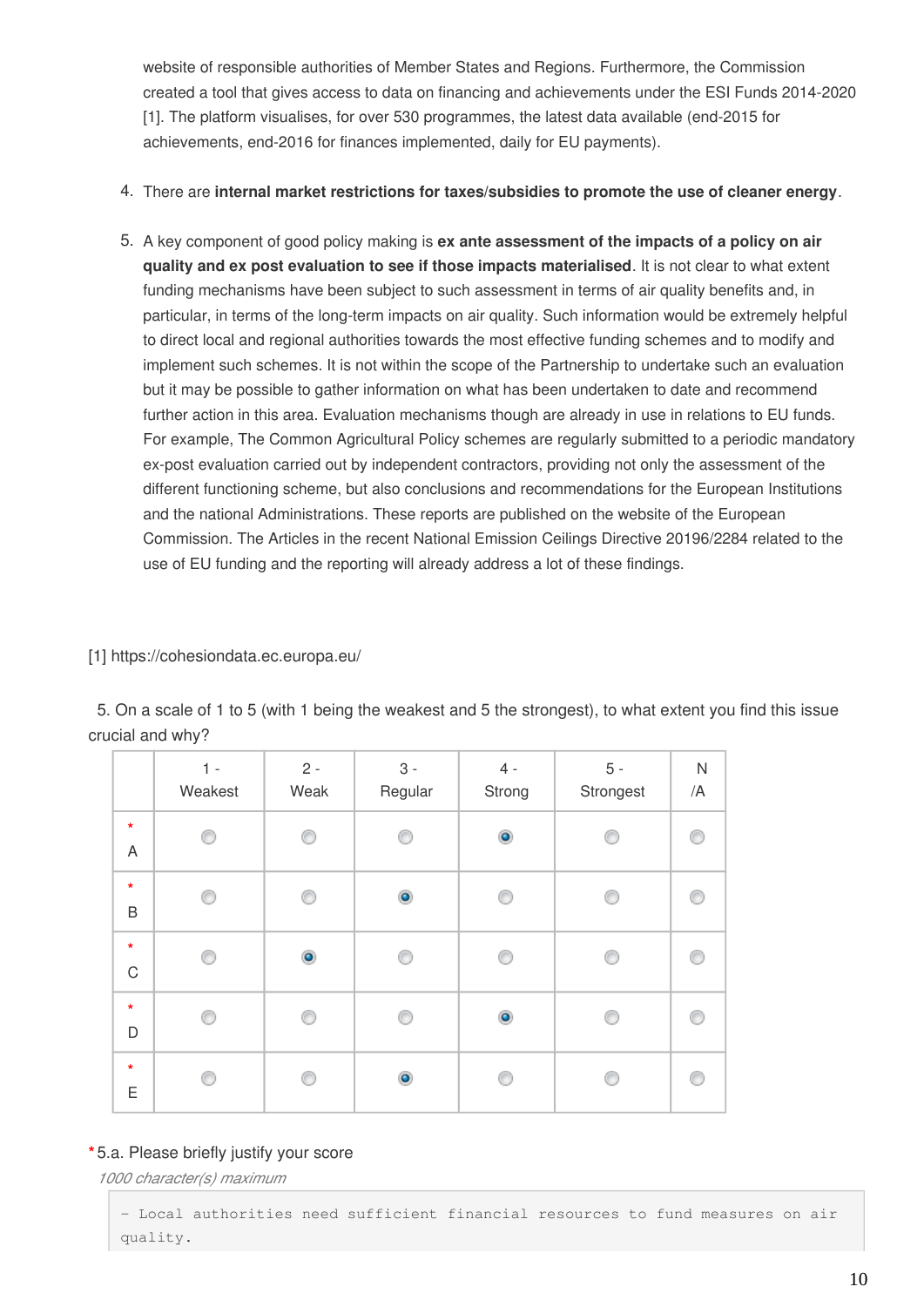| - Especially investing in public transport and changing vehicle fleets is very |  |  |  |  |  |  |  |
|--------------------------------------------------------------------------------|--|--|--|--|--|--|--|
| expensive.                                                                     |  |  |  |  |  |  |  |
| - Before financing mobility projects, potential impacts on air quality should  |  |  |  |  |  |  |  |
| be taken into account.                                                         |  |  |  |  |  |  |  |
| - Protection of public health needs to be prioritised.                         |  |  |  |  |  |  |  |
| - Apart from better funding an appropriate legal framework is needed.          |  |  |  |  |  |  |  |
| - Ex-ante evaluations are a significant element of local authorities' decision |  |  |  |  |  |  |  |
| making, especially with costly projects. Desirable would be recommendations    |  |  |  |  |  |  |  |
| based on a comprehensive stock of practical experience and information.        |  |  |  |  |  |  |  |
|                                                                                |  |  |  |  |  |  |  |

**\*** 6. Is there any other issue not included in the list above that should be considered as priority?

- **O** Yes
- $\textcircled{1}$  I do not know
- No

**\*** 6.a. If yes, please explain what is/are the issue/-s that should be considered as priority.

*1000 character(s) maximum*

- Strengthening of public transport funding. - Funding schemes need to assess and avoid potential negative impacts on air quality and potential follow-up costs before granting funds for projects.

7. According to your experience, what actions would you support to address the issues above?

*1000 character(s) maximum*

```
- Public transport funding needs to be increased and the legal framework for 
the funding needs to be simplified.
- All funding programs should assess, whether they cause negative effects on 
air quality.
- The follow-up costs could be assessed and taken into account when allocating 
funds. 
- Financial funding by specific national funding programs could facilitate 
targeted, effective but costly measures on local level.
```
7.a. If you answered to question 3, please briefly indicate which actors should be involved in the implementation of the actions that you suggested.

*1000 character(s) maximum*

All levels

8. Are you aware of any initiatives or documentation developed at EU, national or local level that could be relevant for addressing the issues above?

Yes

<sup>1</sup> I do not know

 $\odot$  No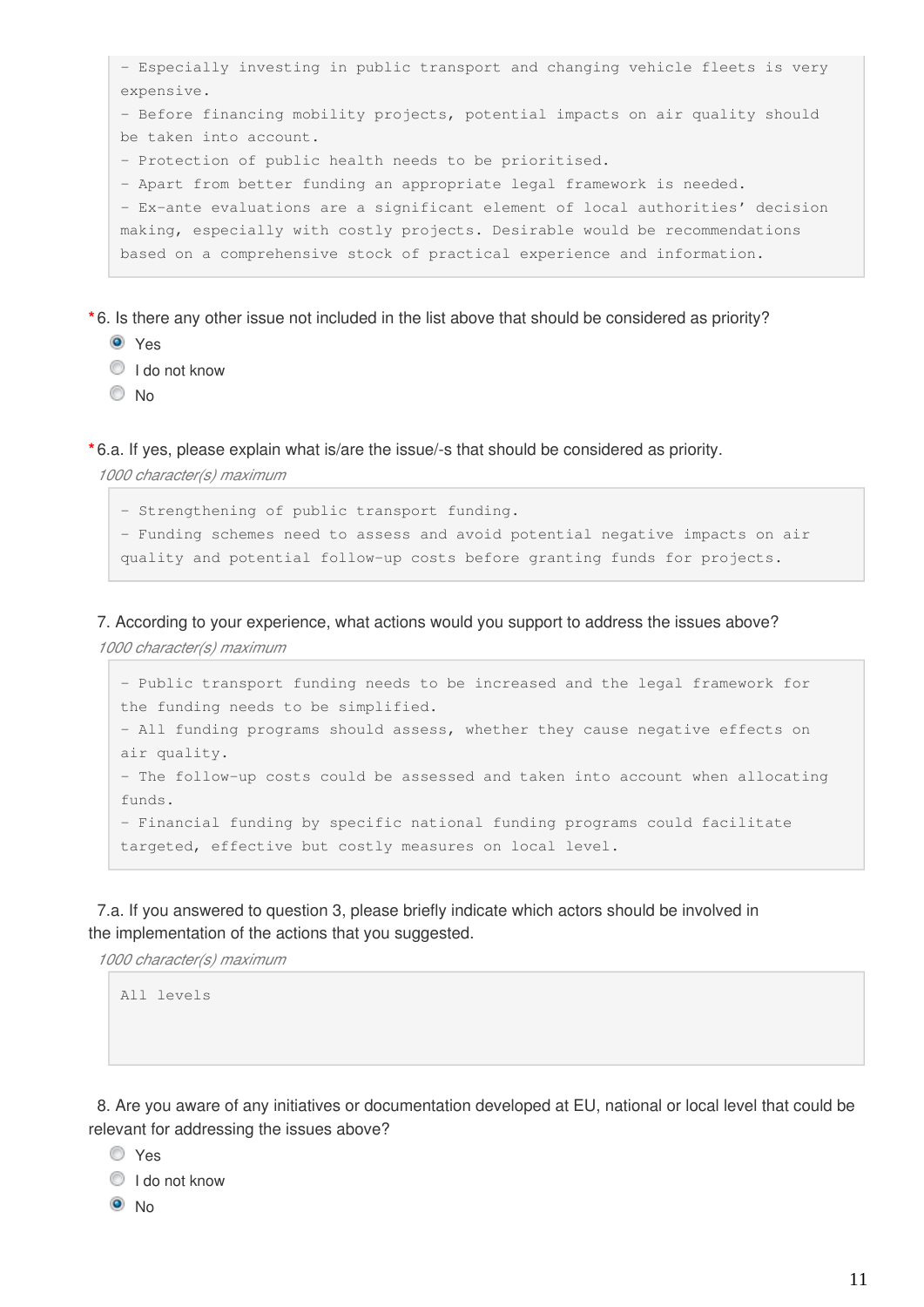*1000 character(s) maximum*

### **THEME 3 : Better Knowledge**

- 1. Knowledge on the impact/effectiveness of air quality measures (not only regarding contributions to emission reduction, but especially on health effects improvement and related external cost gain), future developments and methods to forecast scenarios are the basis for developing effective air quality policies and select effective measures. The selection of the measures to obtain Limit Values compliance depends on the effectiveness of each individual measure; but this parameter depends the duration of the measure or time necessary for achieving compliance for the selected pollutant, thus the **assessment of the relative effectiveness of measures to be evaluated/implemented** is of crucial importance. Estimation of how much each measure reduces the concentrations at the exceedance location(s) is therefore very challenging as it requires detailed air quality and emission data available, modelling capability, software tools and huge computational time to assess the whole city territory with a good detail.
- 2. It was mentioned there is a **lack of knowledge on how to promote public awareness and participation**. How to make people more aware of health risks related to air pollution? How to organise participatory processes around air quality, to tap into community knowledge and build ownership (e.g. Citizens' panels in Gdansk, PL)? How to tap into the public mobilisation inspired by environmental organisations and support them in their activities?
- 3. It was assessed that there currently is a **lack of access to modelling approaches to assess the impact of measures, and difficulties in implementing and use them** is observed by several cities. It was noted that there are difficulties to access to instruments/methods/tools to verify the effectiveness of the planned and adopted measures in terms of concentration/health effects and external costs.
- 4. It is **difficult to estimate how emission factors will change in the future**. Because conformity factors are larger than 1 there is a uncertainty about the impact of new Euro emission limit values as regards NOx and NO2 for diesel cars and their real emissions. It is expected that with the introduction of Real Driving Emissions tests NOx emissions will decline. But the current uncertainty has impacts for the accuracy of the calculations regarding expectations about economic growth in the future and growth of mobility, and expectations about socio-economic growth of the city (i.e. numbers of workers and citizens). These issues makes it difficult for cities to select and implement measures that would reduce NO2 concentrations in traffic environment.
- 5. **Lack of knowledge in citizens about the fundamental role of local policies on traffic regulation measures and potential role in reduction of citizen exposure with health benefits**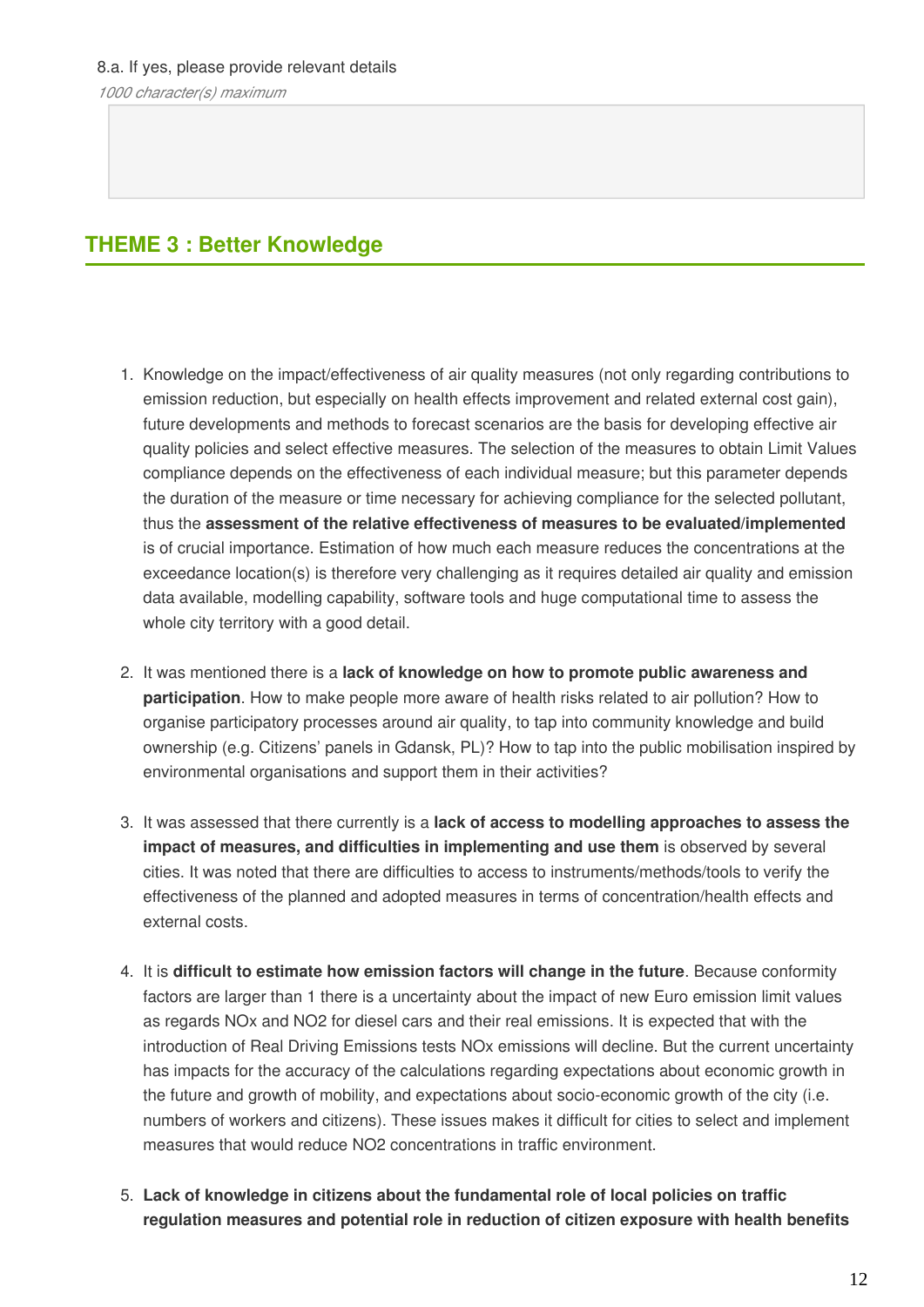**on specific local and toxic pollutants regulated (NO2, benzene) and not regulated (PAH, BC, PN)**. This knowledge/awareness in citizens would help to achieve wider support of private traffic limitation measures. It is important to choose the correct pollutant/indicator in assessing the effectiveness of such measures in relation to improving health.

- 6. **Need for measures tailored to the specific area where a city is located** (orographic and meteorological characteristic, economic situation, type of industry).
- 7. **Source apportionment** is an important tool for identification of sectors contributing to health impact and concentrations of specific pollutants in air - a baseline for drafting Air Quality Action Plans. It was mentioned that it is important to have/use upgraded and complete local emission inventories.
- 8. In most Members States responsibility for drafting and implementing Air Quality Action Plans from Art. 23 of Directive 2008/50/EC is given to local or regional authorities, while measures defined by the Air Quality Action Plans should address different sectors, also of competence of authorities operating at different governance levels. In the majority of Members States there is a **lack of a national coordination body or competent authority and/or mechanism on national level to support drafting and implementation of local Air Quality Action Plans, to harmonize Air Quality Action Plans of different zone and agglomeration** (g. more or less developed).
- 9. There is a **need for increased scrutiny of, and exchange of information about, national and local air quality plans from different cities/countries**: Member States' national Air Quality Plans contain important information about actions being taken to address air quality at national, regional and local levels. However, it is not clear how accessible this information is, even to other Member States or local authorities within Member States.

|                                  | $1 -$<br>Weakest | $2 -$<br>Weak | $3 -$<br>Regular | $4 -$<br>Strong | $5 -$<br>Strongest | ${\sf N}$<br>/A |
|----------------------------------|------------------|---------------|------------------|-----------------|--------------------|-----------------|
| * Issue<br>$\mathbf{1}$          | ∩                | 0             | ⊙                | ⊙               | $\bullet$          | ⋒               |
| * Issue<br>$\mathbf{2}^{\prime}$ | ⊙                | ⊙             | 0                | $\bullet$       | ⊙                  | ⋒               |
| * Issue<br>$\,3$                 | ⊙                | ◉             | $\bullet$        | ⊙               | ⊙                  | ⋒               |
| * Issue<br>$\overline{4}$        | ⋒                | ⊙             | $\bullet$        | ⊙               | ⋒                  |                 |
| * Issue<br>5                     | ⋒                | ⊙             | $\bullet$        | ∩               | ∩                  |                 |
| * Issue<br>6                     | ⊙                | ⊙             | ⊙                | ⊙               | $\bullet$          | ⋒               |
|                                  |                  |               |                  |                 |                    |                 |

9. On a scale of 1 to 5 (with 1 being the weakest and 5 the strongest), to what extent you find this issue crucial and why?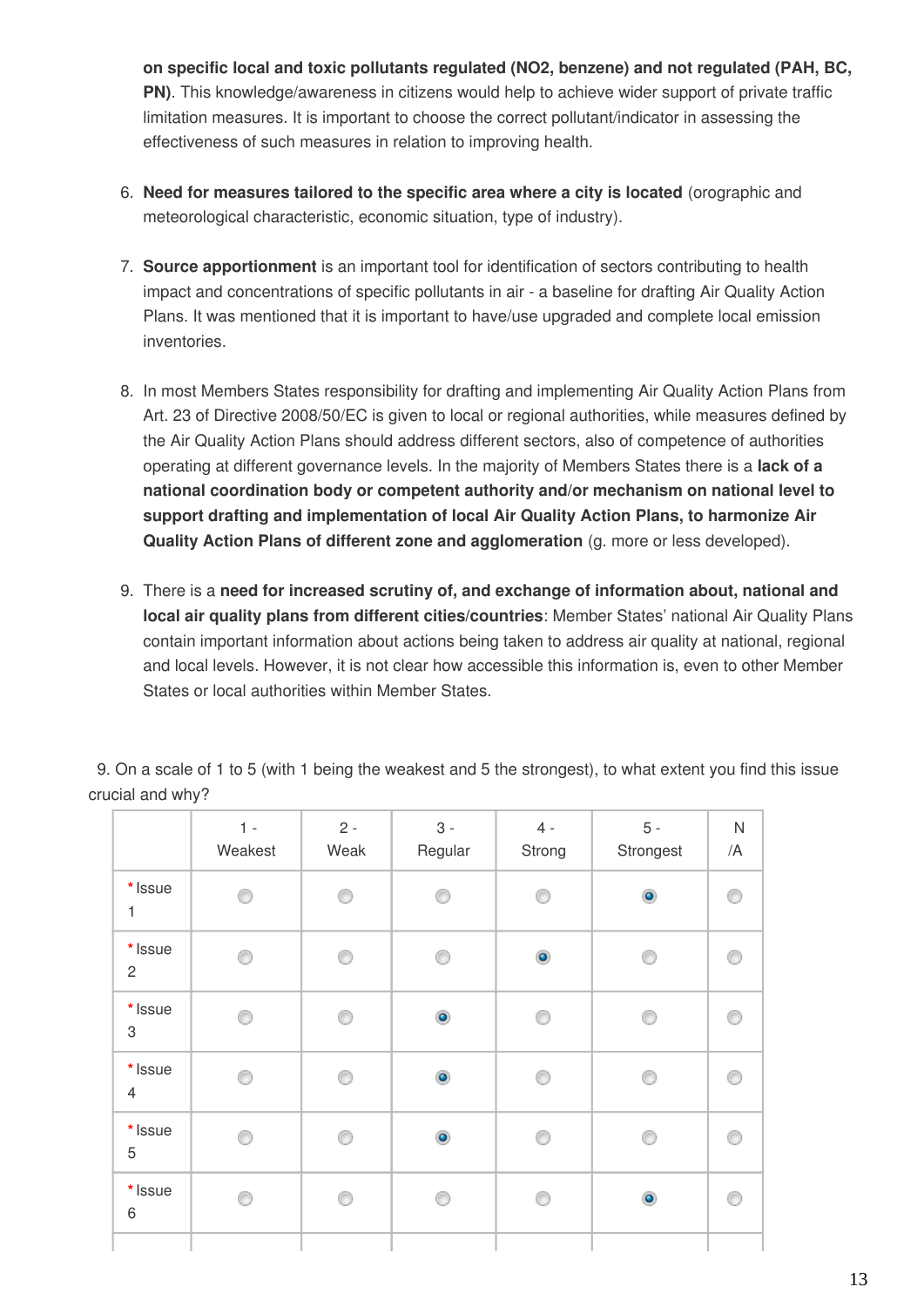| * Issue<br>7 | ⊙ | O | w | $\circledcirc$ | C |   |
|--------------|---|---|---|----------------|---|---|
| * Issue<br>8 | C | C | ◎ | $\circ$        | C |   |
| * Issue<br>9 | 0 | € | ⊙ | O              | O | O |

#### **\*** 9.a. Please briefly justify your score

*1000 character(s) maximum*

- Blunt knowledge is not sufficient to change the citizens' habits, but creating fears has to be avoided. Important would be to raise awareness of the public through qualified performance labelling. To achieve this, exact and reliable data is needed.

- Also knowledge on the impact of air pollution on health could probably change mobility behavior and lead to less private traffic. Furthermore knowledge on the motivation regarding certain mobility behavior could be useful. - The knowledge on the performance of measures to reducing air pollution is often insufficient; also current measures are often ineffective. Knowledge on the performance is of substantial significance for the local decision making. - The list of the pollutants to be monitored has to be updated regularly. - Future development of emission factors is difficult to estimate, but they should rather decrease.

**\*** 10. Is there any other issue not included in the list above that should be considered as priority?

- Yes
- $\textcircled{1}$  I do not know
- $\odot$  No

11. According to your experience, what actions would you support to address the issues above? *1000 character(s) maximum*

- The costs for the health systems caused by air pollution could be assessed. - The effect of speed limits could be assessed. - Measures could be taken for vulnerable citizens, e. g. sufficient access to parks, clean air spaces or warning systems.

11.a. If you answered to question 3, please briefly indicate which actors should be involved in the implementation of the actions that you suggested.

*1000 character(s) maximum*

A study could be made on the costs for the health insurance systems caused by air pollution.

12. Are you aware of any initiatives or documentation developed at EU, national or local level that could be relevant for addressing the issues above?